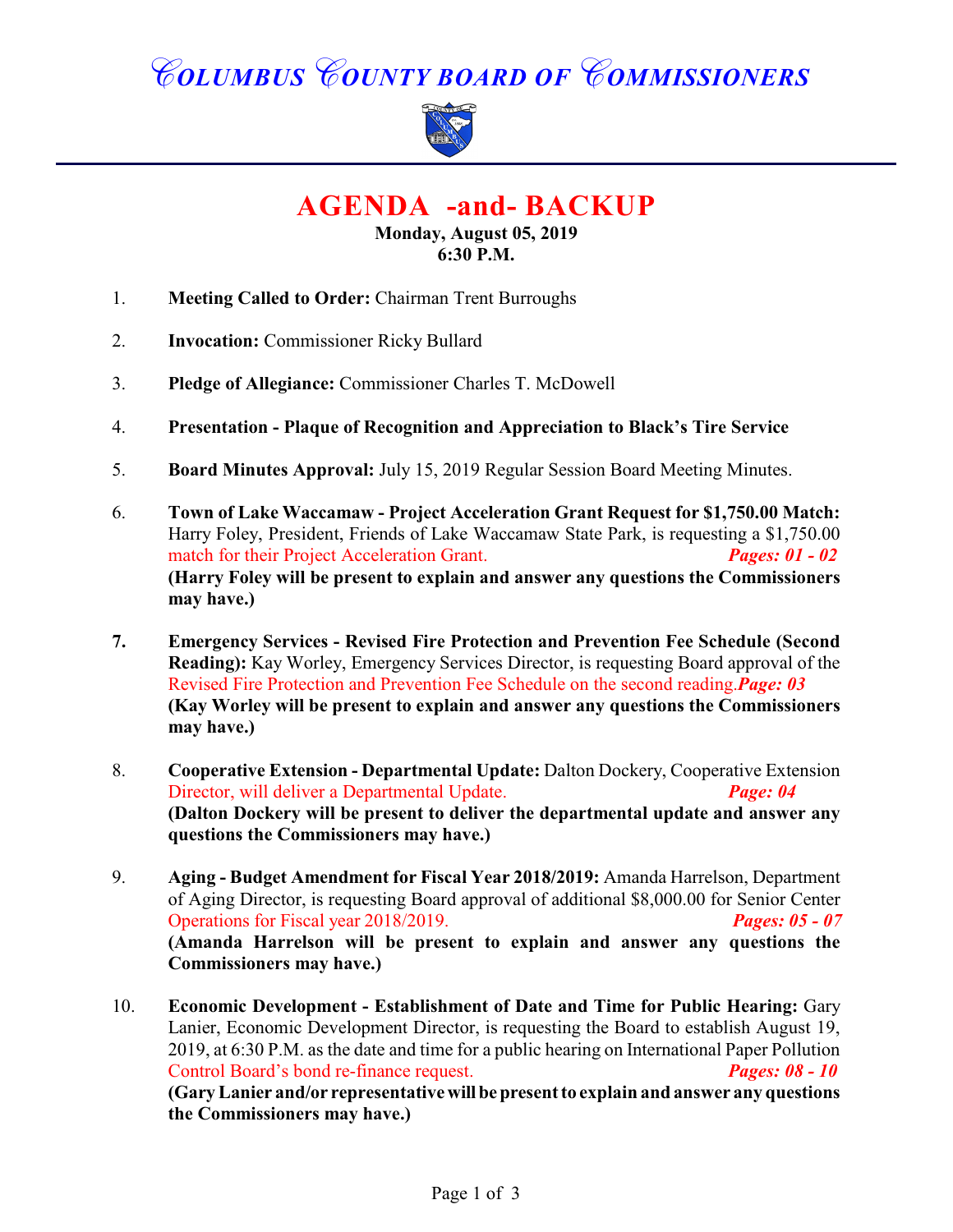11. **Economic Development - Establishment of Date and Time for Public Hearing:** Gary Lanier, Economic Development Director, is requesting the Board to establish August 19, 2019, at 7:00 P.M. as the date and time for a public hearing on Black's Tire Service.

*Pages: 11 - 12*

**(Gary Lanier and/or representative will be present to explain and answer any questions the Commissioners may have.)**

12. **Economic Development - Establishment of Date and Time for Public Hearing:** Gary Lanier, Economic Development Director, is requesting the Board to establish August 19, 2019, at 7:30 P.M. as the date and time for a public hearing on Carolina Botanicals.

*Page: 13*

**(Gary Lanier and/or representative will be present to explain and answer any questions the Commissioners may have.)**

- 13. **Finance Additional Fees for Required Medicaid Testing by Auditors:** Bobbie Faircloth, Finance Director, is requesting Board approval of \$5,000.00 additional fees for the additional testing required. *Pages: 14 - 25* **(Bobbie Faircloth will be present to explain and answer any questions the Commissioners may have.)**
- 14. **Appointments/Reappointments/Replacements to Committees and Boards:** June B. Hall, Clerk to the Board, is requesting appointments/reappointments/replacements.

|                                                                                   |                      | Page: 26                                                                                                                   |                                                                     |
|-----------------------------------------------------------------------------------|----------------------|----------------------------------------------------------------------------------------------------------------------------|---------------------------------------------------------------------|
| <b>COMMITTEE</b>                                                                  | ZONE/<br>EB          | PERSON(S)                                                                                                                  | <b>EXPIR.</b><br><b>DATE</b>                                        |
| <b>Columbus County Department of Aging</b><br><b>Advisory Council</b>             | Ш<br>IV<br><b>EB</b> | <b>Sherica Powell</b><br><b>Raymond Shaw</b><br><b>Jimmy Stanley</b><br><b>Betty Ann Smith</b><br><b>Commissioner Rep.</b> | <b>HOLD</b><br><b>HOLD</b><br><b>HOLD</b><br><b>HOLD</b><br>12-2018 |
| Home and Community Care Block Grant for<br><b>Aging Services Advisory Council</b> | $\mathbf{I}$<br>IV   | <b>Betty Williamson</b><br>(Deceased)<br><b>Dan Watts</b>                                                                  | <b>HOLD</b><br><b>HOLD</b>                                          |
| <b>Planning Board (Columbus County)</b>                                           | IV                   | <b>Michael Nardelli</b><br>(Deceased)                                                                                      | 02/04/2020                                                          |
| <b>Whiteville Planning Board/Board of</b><br><b>Adjustment (willing to serve)</b> | EB                   | <b>Robert White</b>                                                                                                        | 09-08-2018                                                          |

## **RECESS REGULAR SESSION and enter into COMBINATION MEETING of COLUMBUS COUNTY WATER and SEWER DISTRICTS I, II, III, IV and V BOARD MEETING:**

15. **Columbus County Water and Sewer Districts I, II, III, IV and V - Approval of Board Meeting Minutes:**

July 15, 2019 **Combination Meeting** of Columbus County Water and Sewer Districts I, II, III, IV and V Board Meeting **(5 sets)**